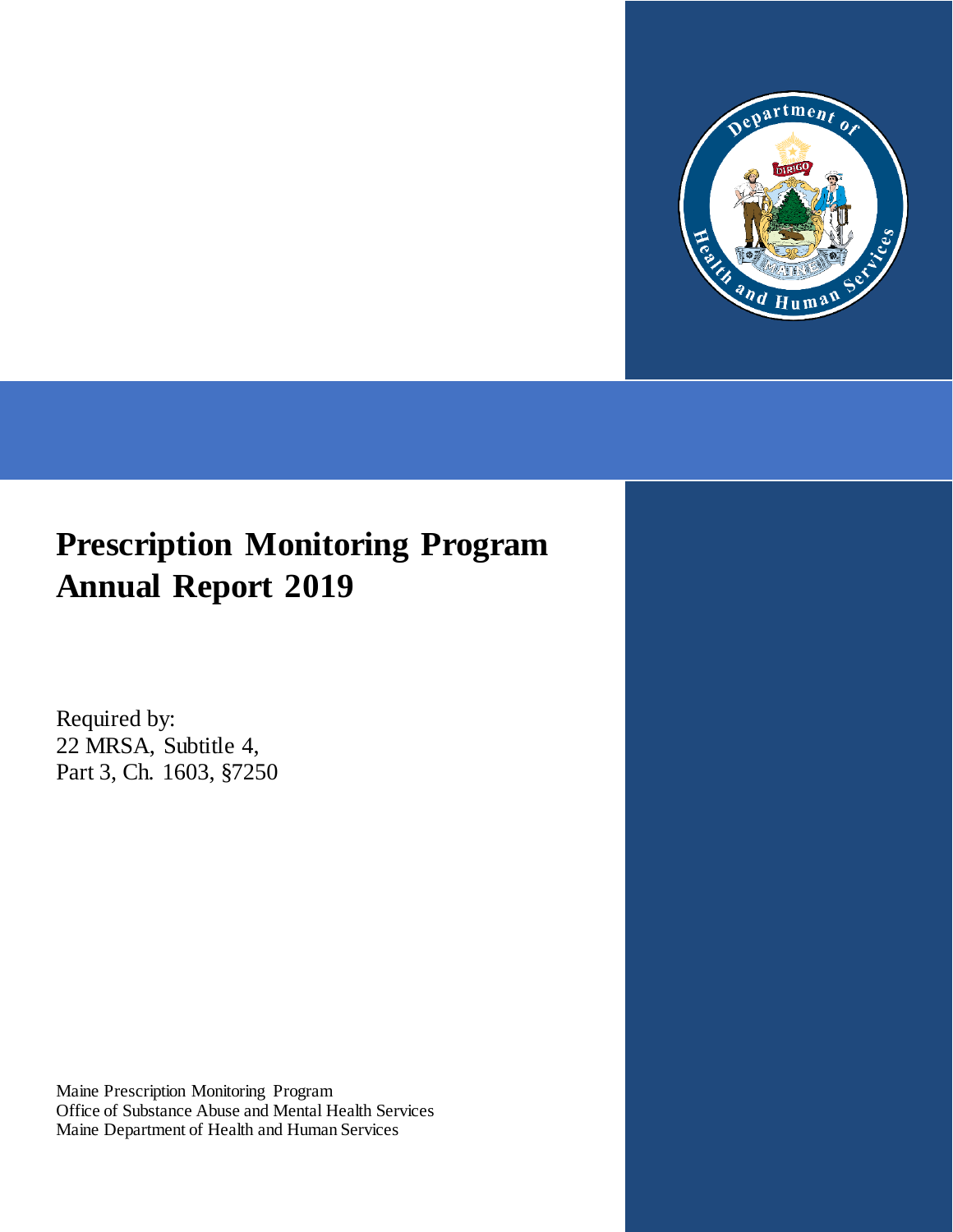#### **Purpose**

Below you will find updated data related to the Prescription Monitoring Program (PMP), which is overseen by the Office of Substance Abuse and Mental Health Services (SAMHS) within the Department of Health and Human Services (DHHS).

Pursuant to 22 MRSA, Subsection 4, Part 3, Chapter 1603, §7250, the Department "shall provide to the Joint Standing Committee of the Legislature having jurisdiction over health and human services matters... data pertaining to the aggregate number of prescriptions of each drug required to be included in the program, the number of prescribers participating in the program categorized by specialty, any historical trends or patterns in prescribing practices within the State, any progress in the implementation of information sharing agreements authorized by subsection 4-A and any other information pertaining to the work of the program as requested by the committee that is reasonably available to the Department, as long as all information reasonably likely to reveal the patient or the prescriber or other person who is the subject of the information has been removed."

#### **Definitions**

**Dispenser** - A pharmacist who is licensed or registered un Title 32 or a veterinarian licensed under Title 32,chapter 71-A with authority to dispense a benzodiazepine and/or opioid medication

**Morphine Milligram Equivalents (MME)** – The standard value utilized to compare opioid doses and potency.

**Opiate Agonist** – A drug that activates the opioid receptors in the brain fully resulting in the full opioid effect (*Examples: Oxycodone, Hydrocodone, Morphine*).

**Opiate Partial Agonist** – A drug that activates the opioid receptors in the brain to a much lesser degree than a full agonist (*Examples: Subutex, Suboxone, Buprenorphine, Levomenthol*).

**Prescriber** – A licensed healthcare professional with authority to prescribe controlled substances

**Total Quantity** – The total number of doses for a specific medication (*doses include tablets, kits, and capsules*).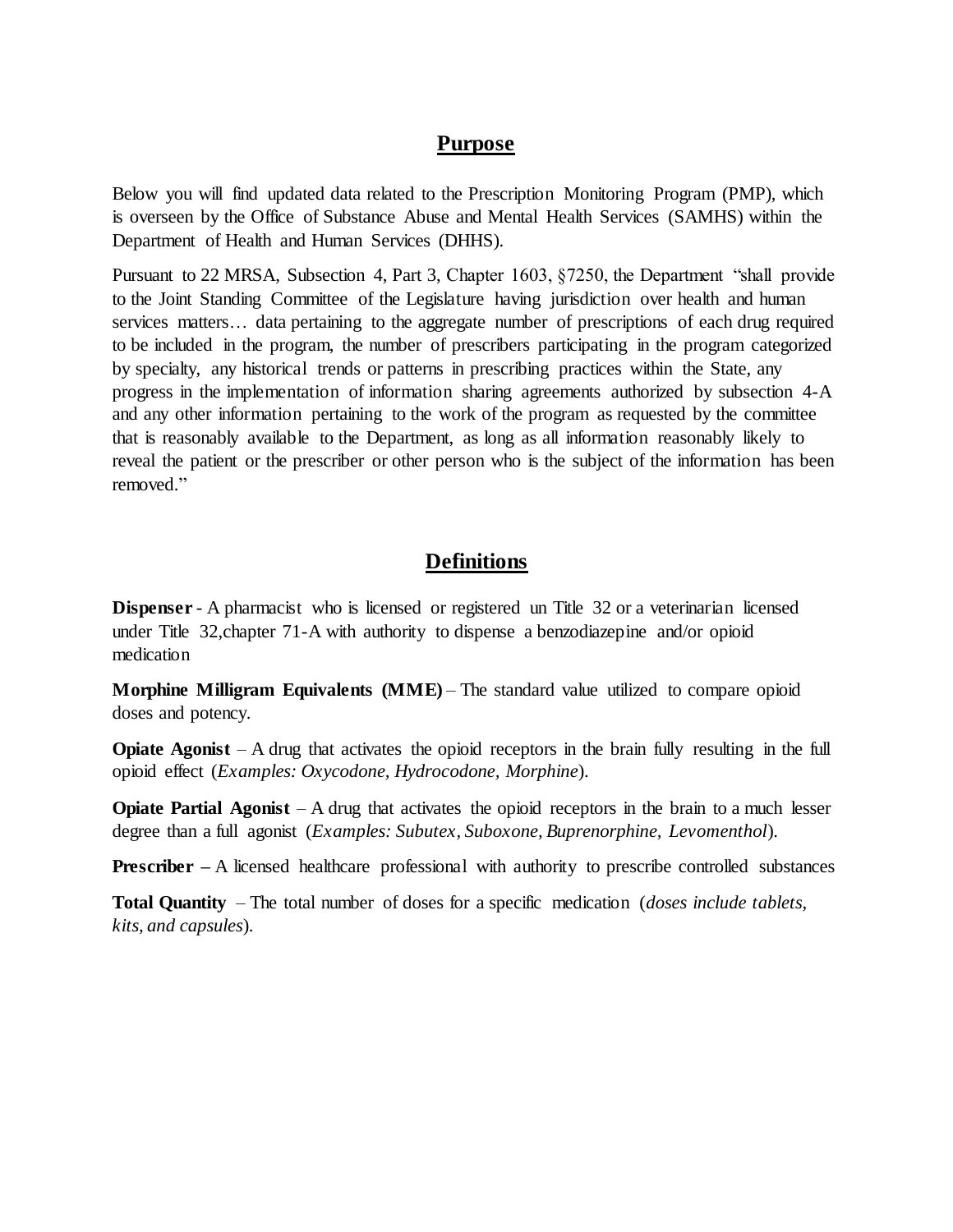#### **Registration of Prescribers and Dispensers**

Registration of Prescribers and Dispensers, as per the Controlled Substances Prescription Monitoring Program (PMP), the Maine Revised Statutes, Title 22, Chapter 1603.

As of December 31, 2019, there were 12,834 active prescribers and 1,894 active dispensers registered in the PMP.



**Number of New Registrations per User Role by Year**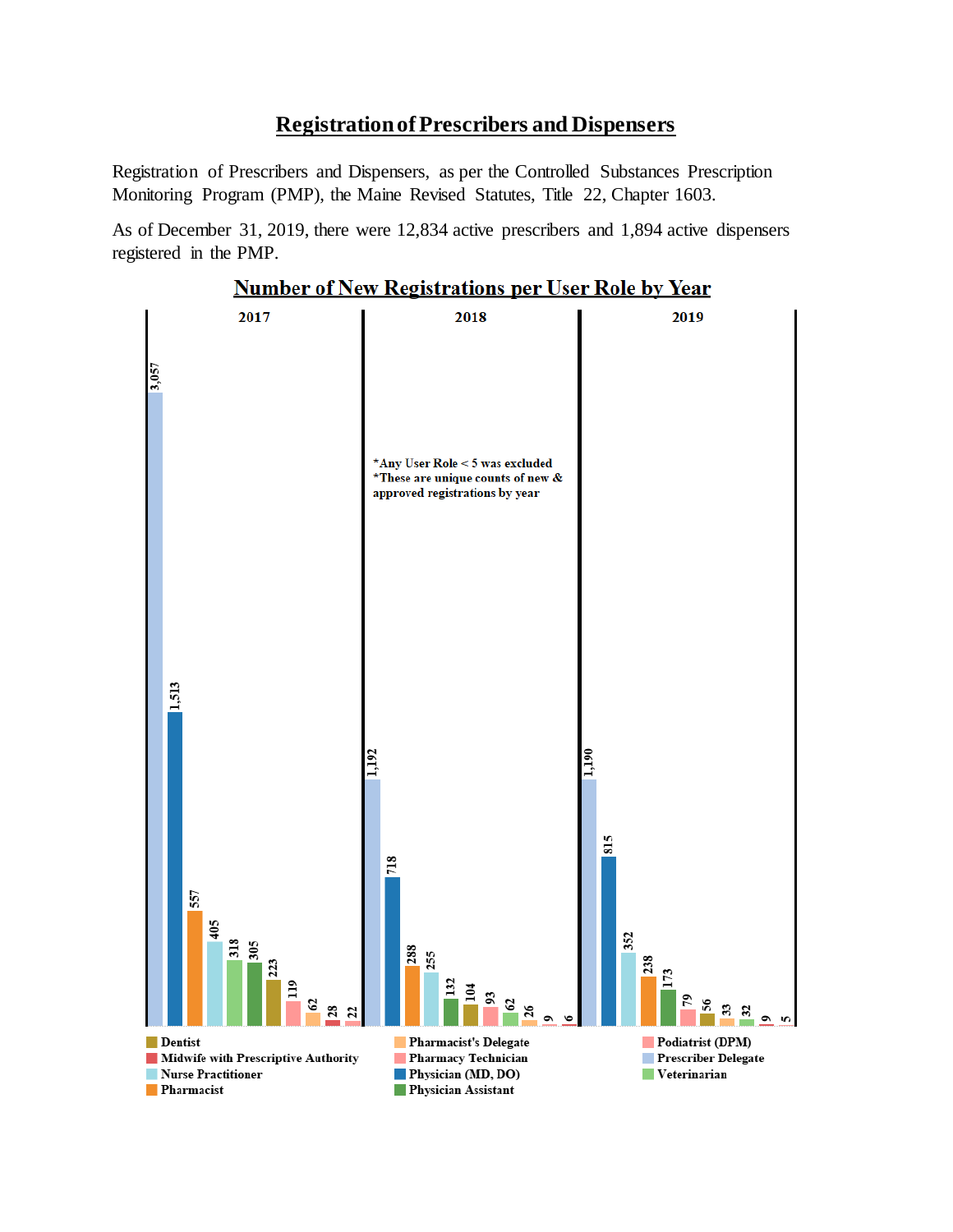## **Utilization**

The following data represents the utilization of the Prescription Monitoring Program by data requesters, administrators, and investigators are excluded.

In 2016, there were a total of 555,443 PMP checks. As of December 31, 2019, there were a total of 1,966,402 PMP checks.



#### **Total Patient Report Requests** (PMP Checks)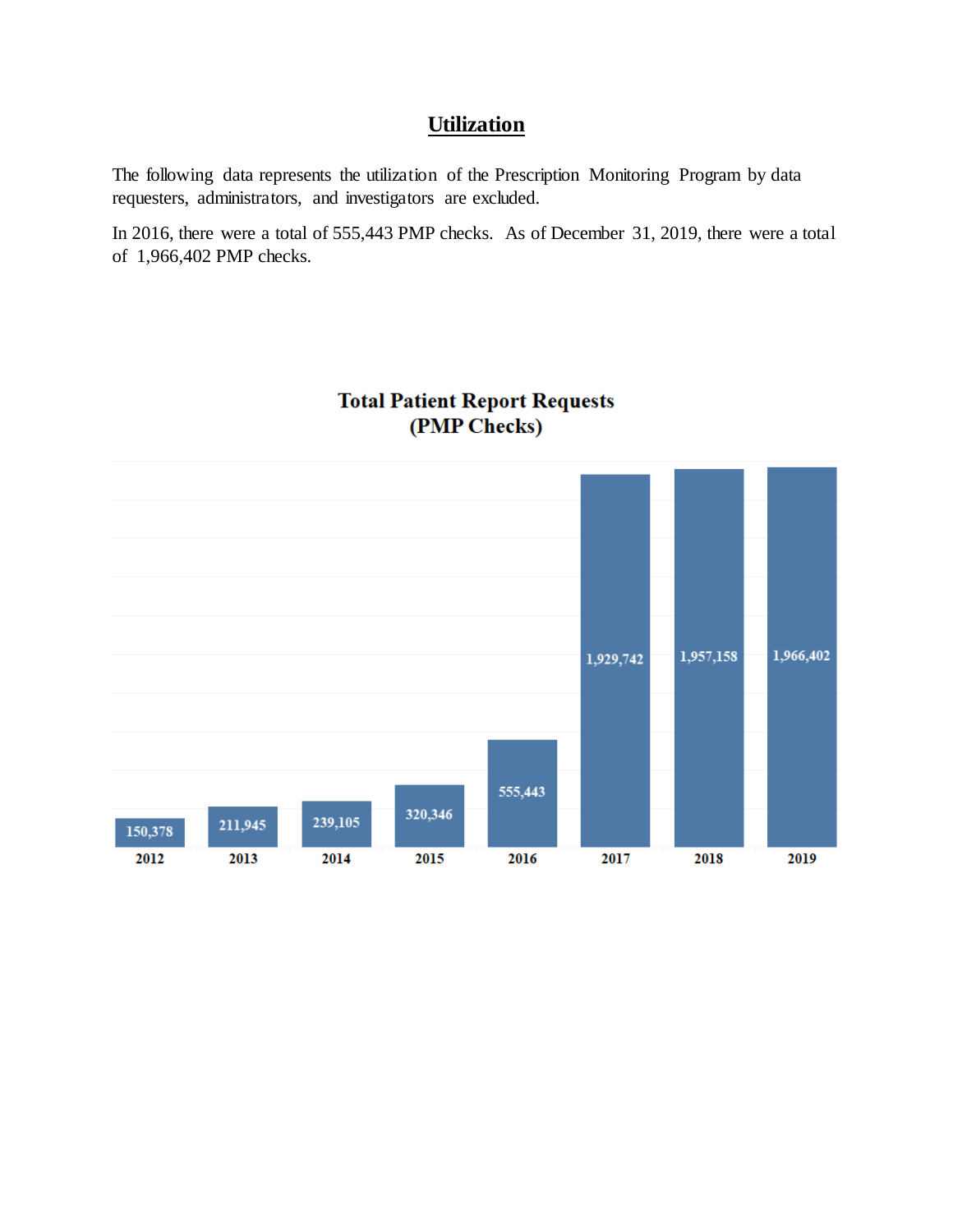# **Average Daily MME**

The following represents the average daily Morphine Milligram Equivalents (MME) for Opiate Agonists only and excludes doses dispensed in either milliliter or gram form.

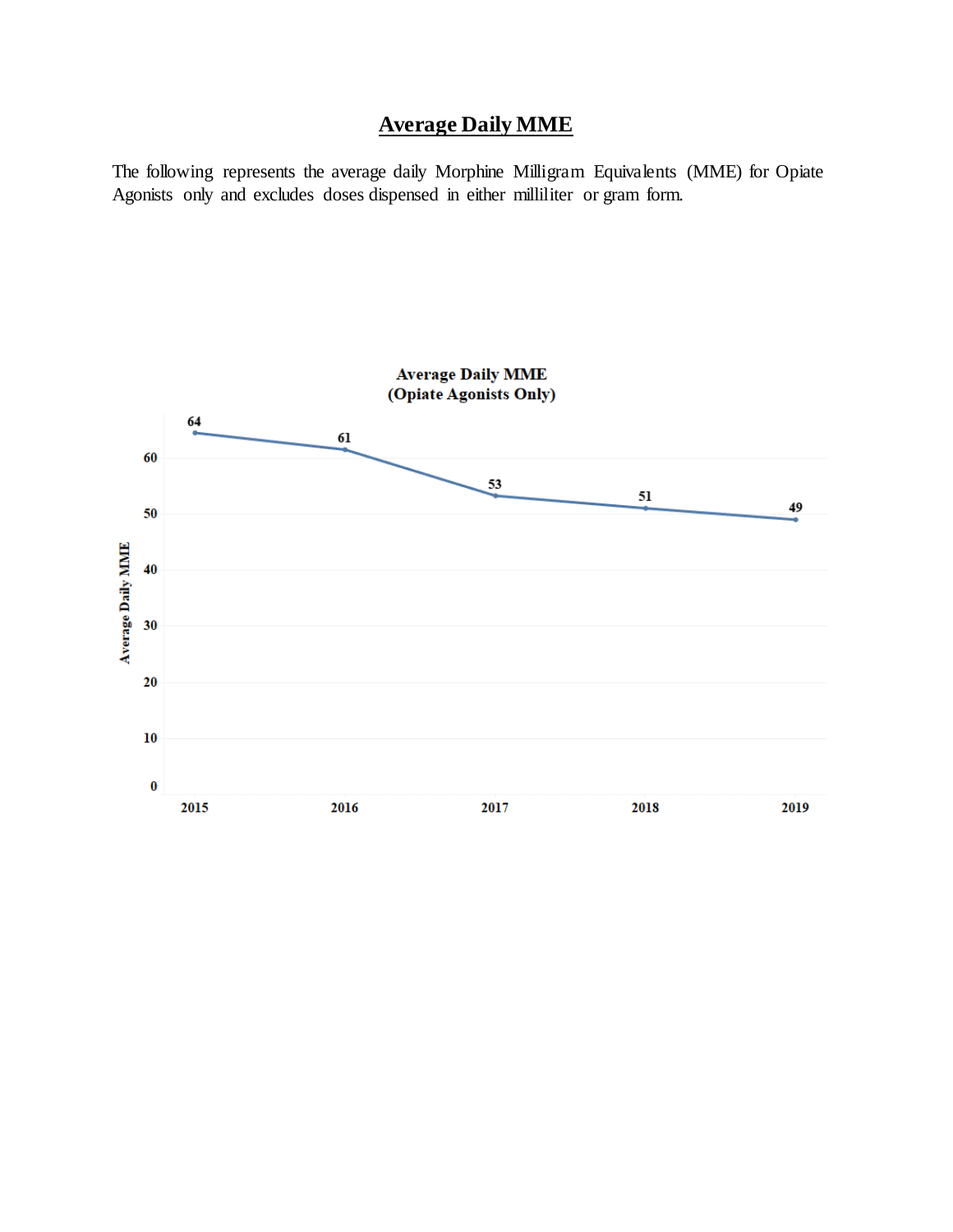# **Opioid Doses Prescribed**

*Note: The totals below include Opiate Agonists only and exclude prescriptions that are dispensed in milliliters or grams form.*

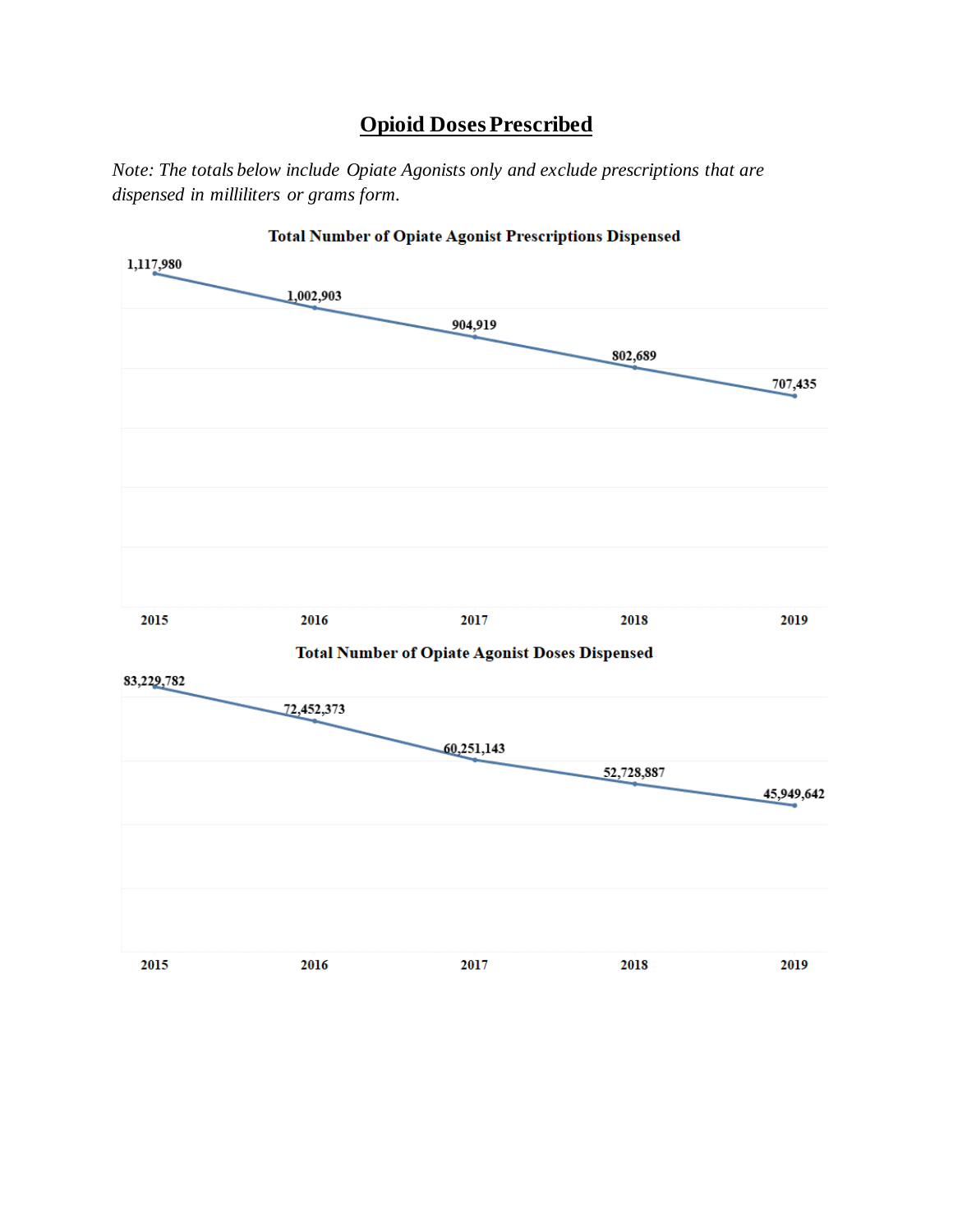# **Electronic Prescribing**

Electronic prescribing for opioid medications became required on August 1, 2017. *Note: Totals below include Opiate Agonists only and excludes grams and milliliters.*



**Electronic & Non-Electronic Prescribing**